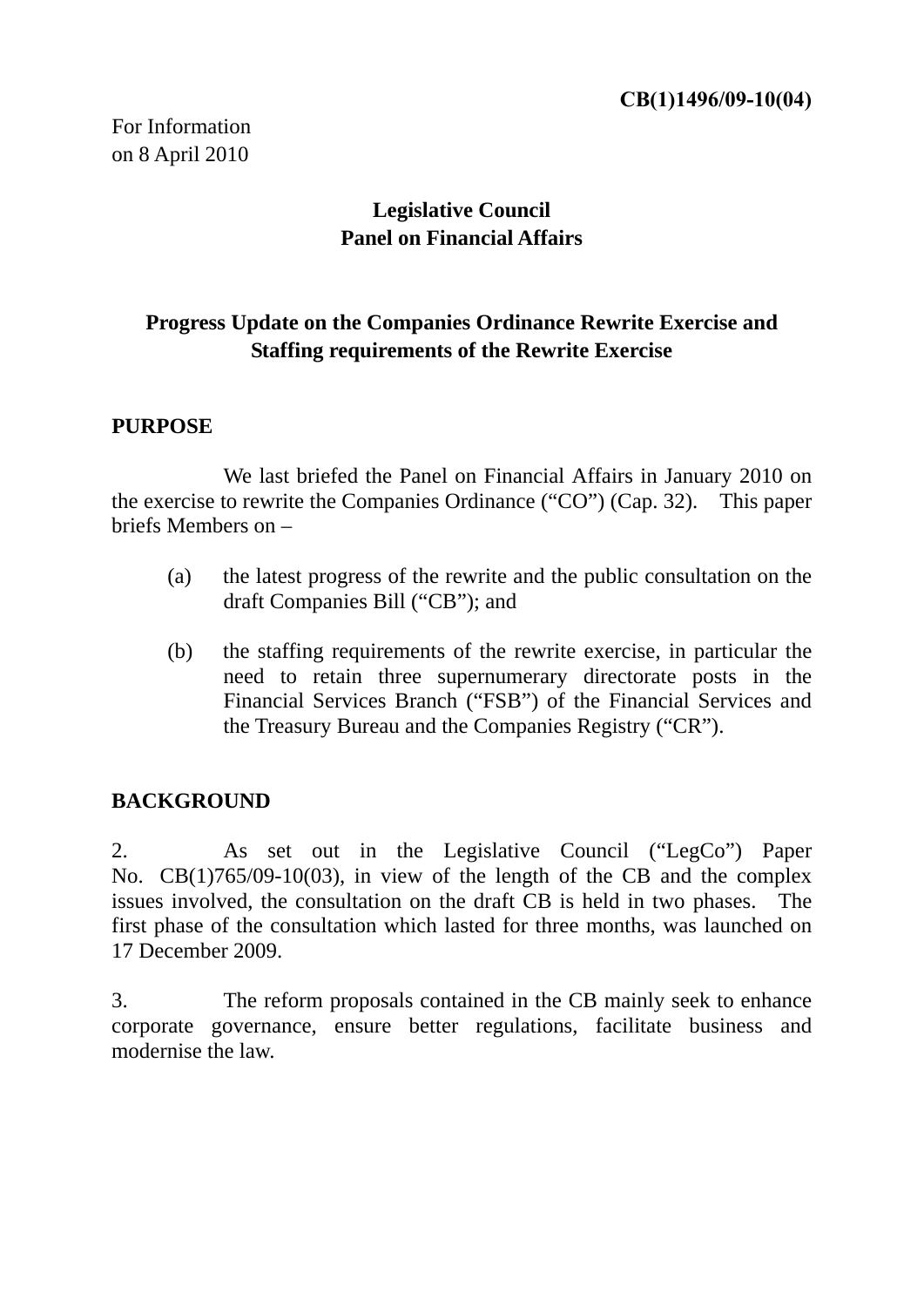## **THE CB CONSULTATION**

#### *First Phase consultation*

4. The first phase of the draft CB consultation covered 10 Parts of the CB and focused on issues relating to corporate governance. The consultation period ended on 16 March 2010 and more than 140 submissions have been received so far from companies, chambers of commerce, business associations, professional bodies, financial regulators and individuals. Most of the feedback touched on the issues highlighted in the consultation document, including the headcount test and disclosure of residential addresses and identity numbers of directors.

5. We are studying the submissions and will consult the Standing Committee on Company Law Reform ("SCCLR") before deciding whether and how the relevant provisions in the draft CB should be amended in light of the comments received. We aim to issue the consultation conclusions in mid-2010.

#### *Second Phase consultation*

6. The second phase of the consultation which will also last for three months, will commence by the end of this month. It covers the remaining 10 Parts of the CB. The proposals focus more on technical and operational issues, including accounting and auditing provisions, share capital, capital maintenance rules, registration of charges and company formation. We will brief this Panel further after the consultation is launched.

### **STAFFING REQUIREMENTS**

### **Directorate support**

7. With LegCo support, a dedicated Companies Bill Team ("CBT") was formed in mid-2006 to take forward the rewrite of the CO. The CBT is headed by one Administrative Officer Staff Grade B ("AOSCB") and has two integrated Policy and Legal Research Divisions. Each division comprises one Administrative Officer Staff Grade C ("AOSGC") plus one Deputy Principal Solicitor ("DPS")/non-civil service position at DL2-equivalent. The Encl. 1 organisation chart of the CBT is at Enclosure 1.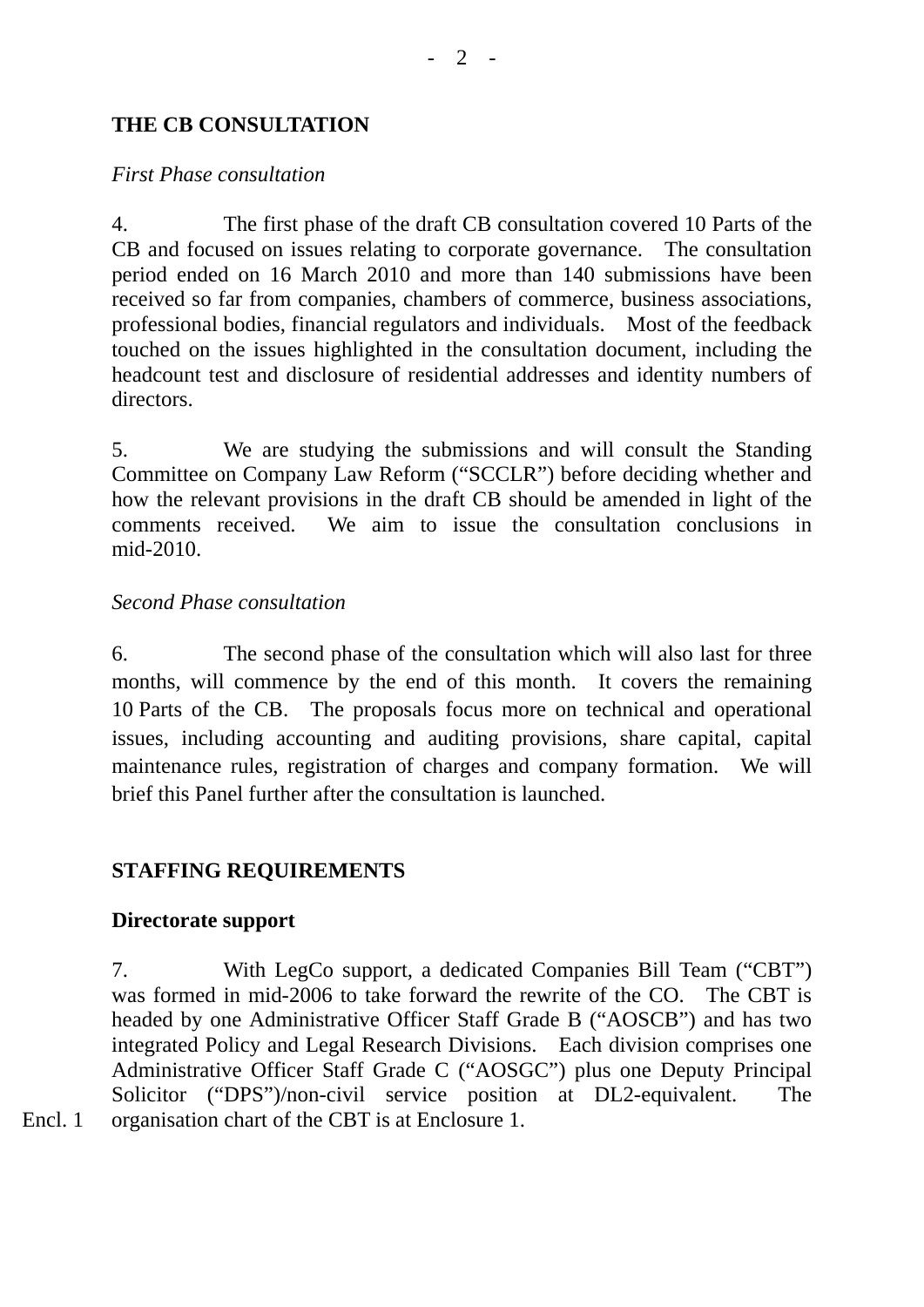8. A total of three supernumerary directorate posts/non-civil service directorate position have been created in the CBT – one AOSGB and one AOSGC in the FSB and one DPS/non-civil service position at DL2-equivalent in the CR. These posts will lapse on 1 April 2011, 9 October 2010 and 16 October 2010 respectively. We have critically reviewed the need for retaining these posts upon their expiry and see the need for retaining them for a further 16 to about 33 months. We would like to elaborate on the staffing requirements for Members' consideration, before seeking the Finance Committee/Establishment Subcommittee's approval.

## **Workload arising from the Companies Ordinance Rewrite**

9. In mid-2006, we launched a major exercise to rewrite the CO with a view to enhancing Hong Kong's status, competitiveness and attraction as a major international business and financial centre. As mentioned in paragraphs 4 to 6, we are conducting public consultation on the draft CB in two phases. Taking into account the comments received during the consultations, we will fine-tune the CB with a view to introducing it into LegCo by end 2010. If it is enacted by July 2012, a number of subsidiary legislation will have to be drafted and passed in the 2012-13 legislative year before the CB can come into operation.

10. Meanwhile, in order to tie in with the launch of the CR's services for electronic incorporation of companies and filing of documents in early 2011, we introduced the Companies (Amendment) Bill 2010 into LegCo in February 2010. The Bill, together with the Business Registration (Amendment) Bill 2010 which aims to facilitate the provision of one-stop service for company incorporation and business registration, is currently being studied by a Bills Committee.

# **Workload arising from other legislative exercises**

### *Review of the Trustee Ordinance*

11. Since early 2008, we have been reviewing the trust law regime in Hong Kong, mainly to amend and modernise the Trustee Ordinance ("TO") (Cap. 29) and the Perpetuities and Accumulations Ordinance ("PAO") (Cap. 257) to provide a better framework for the operation of trusts in Hong Kong. The TO has not been substantially reviewed since its enactment in 1934. Some of its provisions, especially those concerning trustees' powers, are outdated. The PAO contains complex and outdated rules regarding perpetuities and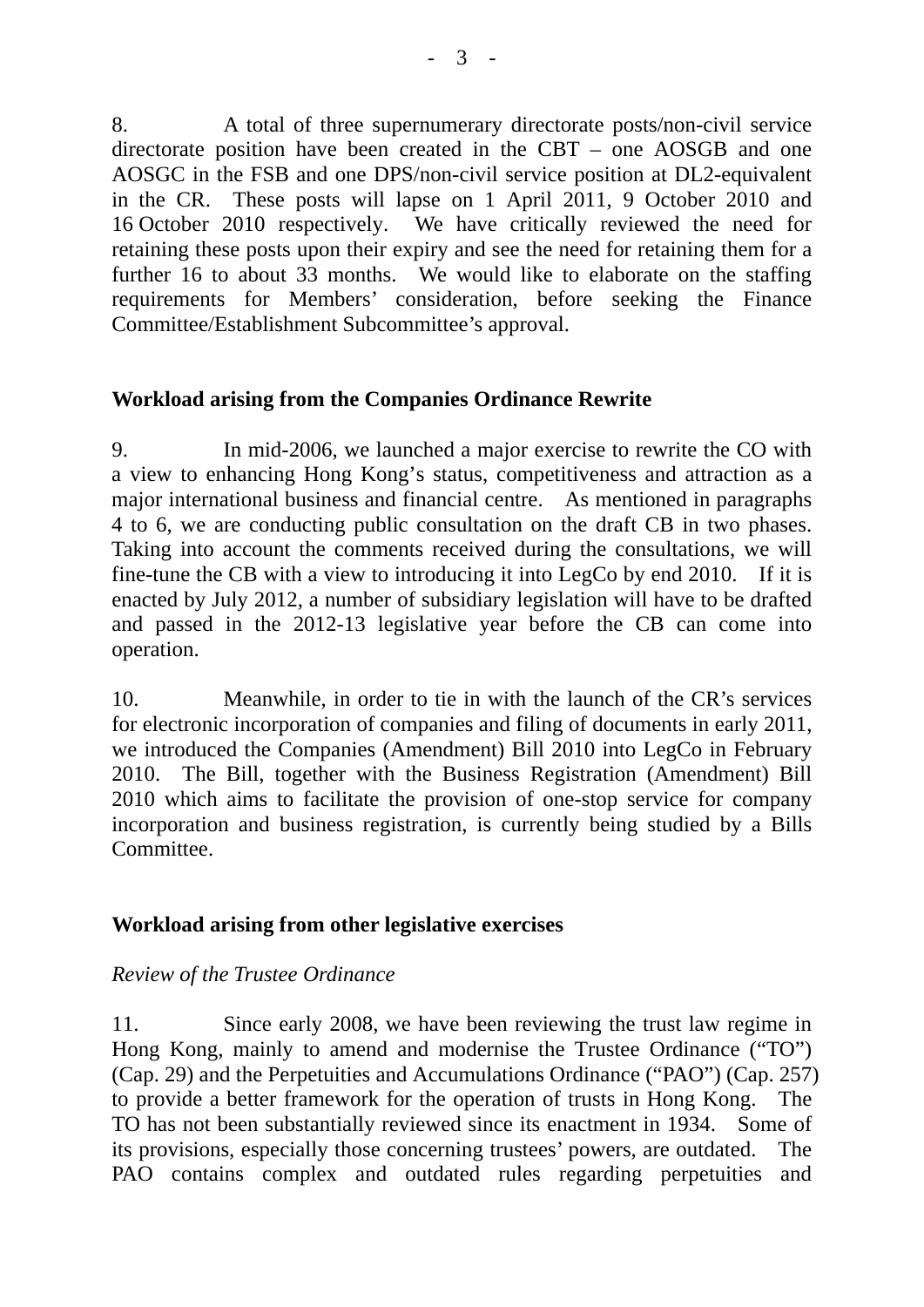accumulations of income. Other comparable common law jurisdictions, such as the United Kingdom and Singapore, have reformed their trust law in recent years.

12. Modernising our trust law will strengthen the competitiveness and attractiveness of our trust services industry. It will encourage more local and overseas settlors to choose Hong Kong law as the governing law for their trusts and to administer their trusts in Hong Kong. A modern and user-friendly TO will benefit the settlors, trustees and beneficiaries by providing more clarity and certainty in law. It will also provide all modern powers necessary for the efficient management of trusts.

13. We conducted a three-month public consultation on proposals to modernise the TO from June to September 2009. We briefed the LegCo Panel on Financial Affairs on the consultation conclusions in March 2010. We plan to introduce relevant legislative amendments into LegCo in 2011.

# *Corporate Rescue*

14. In response to the global financial crisis and the likely increase in companies facing financial difficulty, the Government adopted the recommendation made by the Task Force on Economic Challenges in January 2009 to advance the review of the introduction of a corporate rescue procedure to facilitate companies with viable long-term business prospects, but in short term financial difficulty, to turn around or restructure.

15. We conducted a three-month public consultation on the review of legislative proposals on corporate rescue procedure from October 2009 to January 2010. We received over 50 submissions and are analysing the responses with a view to issuing the consultation conclusions in mid-2010. We aim to brief the LegCo Panel on Financial Affairs shortly thereafter. Pending the outcome of the review, we plan to introduce the relevant Bill into LegCo in 2011.

# **Retention of one supernumerary post of AOSGB in the FSB**

16. The supernumerary AOSGB post (i.e. Deputy Secretary (Financial Services)3 ("DS(FS)3)") in the FSB will lapse on 1 April 2011. DS(FS)3 is the head of the CBT and is responsible for spearheading the rewrite exercise, providing high level policy steer and management of this large-scale project. The CB is a major and complex piece of draft legislation and will have wide-reaching implications for a broad spectrum of stakeholders, including over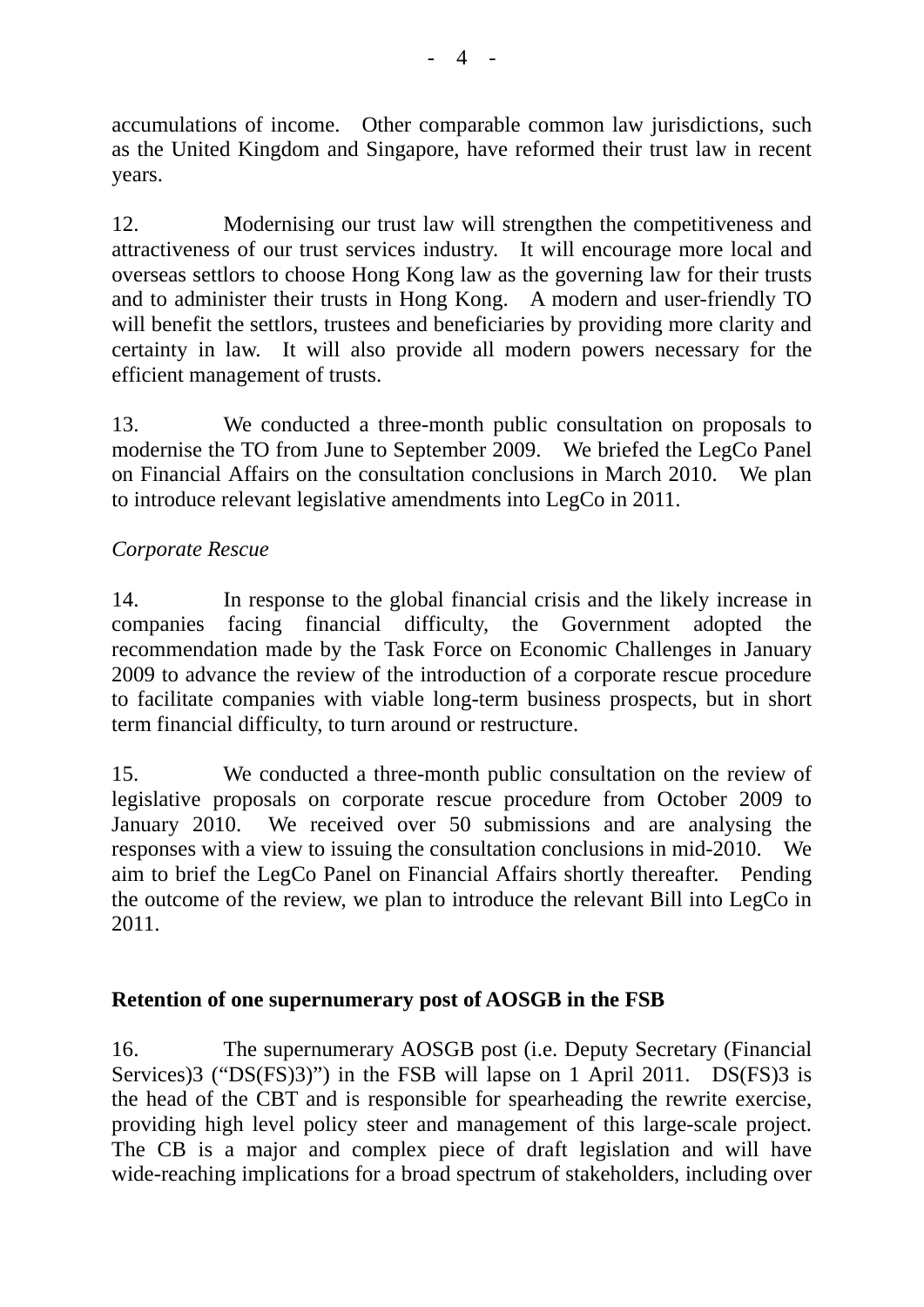770 000 companies. It is expected that the Bill will be subject to intensive scrutiny by a Bills Committee after being introduced into LegCo by the end of 2010. There is a need to keep the CBT to assist LegCo in scrutinising the Bill. It is essential for the CBT to continue to be headed by a senior directorate officer pitched at the rank of AOSGB, who can provide sufficiently high level policy input.

17. At the same time, DS(FS)3 is leading the two other legislative exercises outlined above, namely the reform of the TO and PAO and the introduction of a statutory corporate rescue procedure. We plan to introduce those two Bills into LegCo in the 2010-11 legislative year. In particular, the proposed corporate rescue procedure involves controversial and complex issues, including the treatment of outstanding employees' entitlements, introduction of insolvent trading provisions, and rights of creditors etc. It is necessary to have a senior directorate officer at the rank of AOSGB to spearhead this exercise.

18. At present, there are two other Deputy Secretaries (Financial Services) in FSB, i.e. Deputy Secretary (Financial Services)1 ("DS(FS)1") and Deputy Secretary (Financial Services)2 ("DS(FS)2"), in the FSB.

19. DS(FS)1 is mainly responsible for policy matters and legislation relating to securities and futures sector, banking sector and financial market development. Within these policy areas, there are a number of key initiatives currently underway. These include the proposed establishment of an Investor Education Council and a Financial Dispute Resolution Centre; proposed transfer of the public offering regime for structured products from the CO to the Securities and Futures Ordinance; the development of offshore Renminbi business, asset management industry, bond market, and Islamic finance; proposed statutory disclosure requirements for price sensitive information of listed companies; proposed enhancements to the Deposit Protection Scheme; and proposed operational model for implementing a scripless securities market in Hong Kong. DS(FS)1 also coordinates the formulation and implementation of policies and initiatives in relation to financial cooperation and integration between Hong Kong and the Mainland. In addition, he oversees coordination on follow-up work related to Hong Kong's participation in relevant international and regional financial fora including G20, Financial Stability Board, Asia-Pacific Economic Cooperation and Asian Development Bank, International Monetary Fund, and Organisation for Economic Co-operation and Development.

20. DS(FS)2 is mainly responsible for policy matters and legislation relating to the insurance and accountancy sectors, Mandatory Provident Fund ("MPF") schemes and other retirement schemes, anti-money laundering in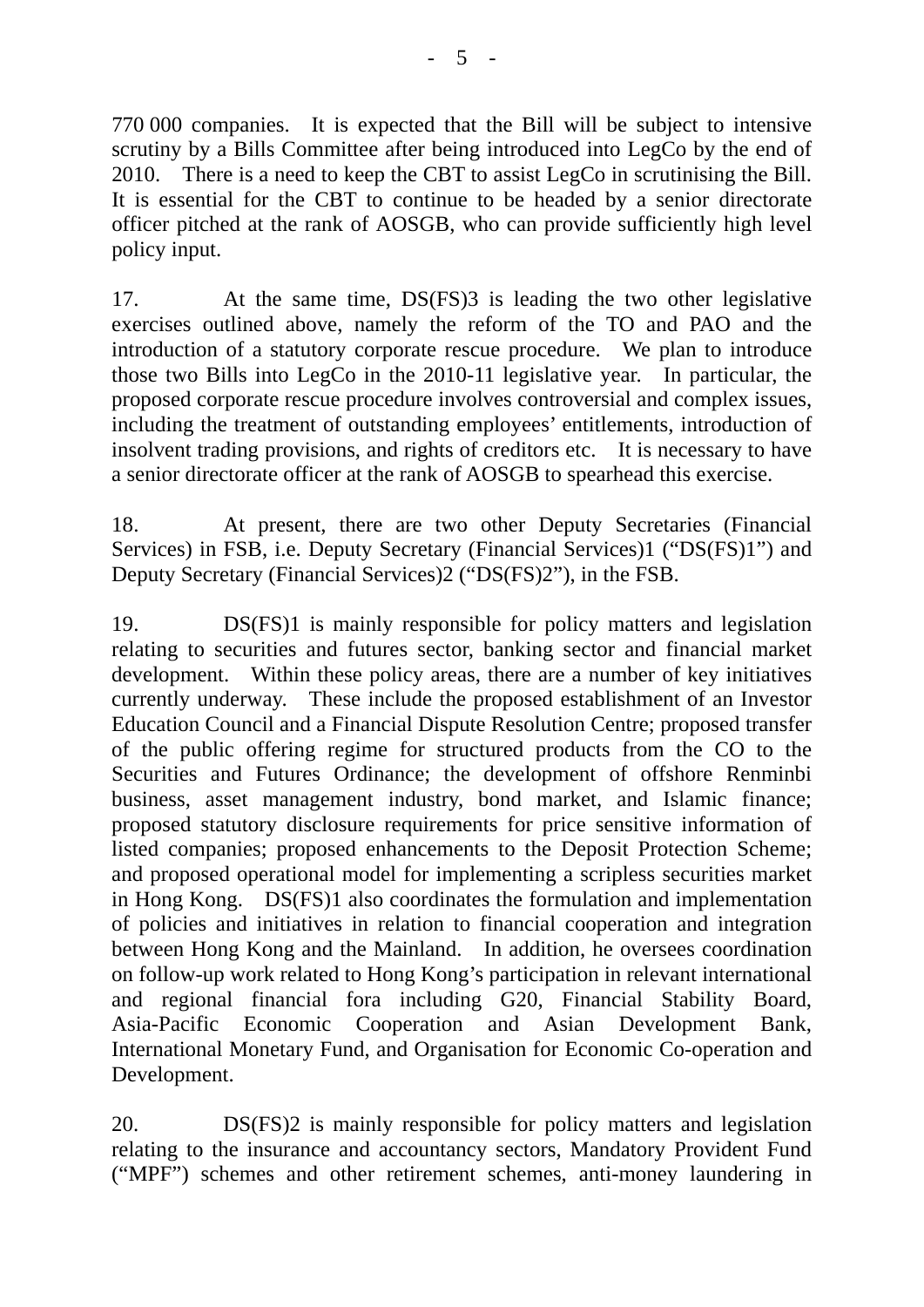respect of the financial sectors, census and statistics, and insolvency administration. There are a number of key initiatives currently underway, including the proposed anti-money laundering legislation in respect of the financial sectors, proposed establishment of an independent Insurance Authority and a policyholders' protection fund; and planned implementation of the portability proposal to increase employees' control of their MPF investment.

21. The workload arising from these initiatives, in addition to on-going commitments such as liaison with the Hong Kong Monetary Authority, Official Receiver's Office, Securities and Futures Commission and Financial Reporting Council, facilitation of Hong Kong's financial service suppliers to explore opportunities made available under the Mainland and Hong Kong Closer Economic Partnership Arrangement, etc., will already fully occupy the two DS(FS)s over the next few years. In view of this, it would be unrealistic for them to take on the CO rewrite, the reform of TO and PAO, and the introduction of a statutory corporate rescue procedure.

22. Given that high level policy input is required for the above three tasks, the complexity and the controversy involved, and that all the main legislations arising from the three tasks are expected to be passed no later than summer 2012, we propose to retain the supernumerary AOSGB post (i.e. DS(FS)3) in the FSB for a further period of 16 months till 31 July 2012 to serve as the head of the CBT and to take forward the CO rewrite, the TO/PAO reform and the introduction of a statutory corporate rescue procedure. The proposed Encl. 2 job description of the post during the 16 months is at Enclosure 2.

# **Retention of one supernumerary post of AOSGC in the FSB**

23. As mentioned in paragraph 7 above, the CBT has two integrated Policy and Legal Research Divisions. Each of the divisions includes an AOSGC, who reports to and assists DS(FS)3 in the discharge of the functions under the CBT. With the CB to be introduced into LegCo by end 2010, we expect that the two teams will be heavily engaged in assisting LegCo's scrutiny of the CB. Also, according to our current planning, over 10 pieces of subsidiary legislation will be submitted to LegCo following passage of the CB. We will need a dedicated directorate officer pitched at the rank of AOSGC to provide support for the policy work and lead the preparation of the subsidiary legislation, to engage the stakeholders and conduct consultations, and to steer them through the legislature to ensure sufficient policy input is provided.

24. One of the AOSGC posts in the integrated Policy and Legal Research Divisions (i.e. Principal Assistant Secretary (Financial Services)6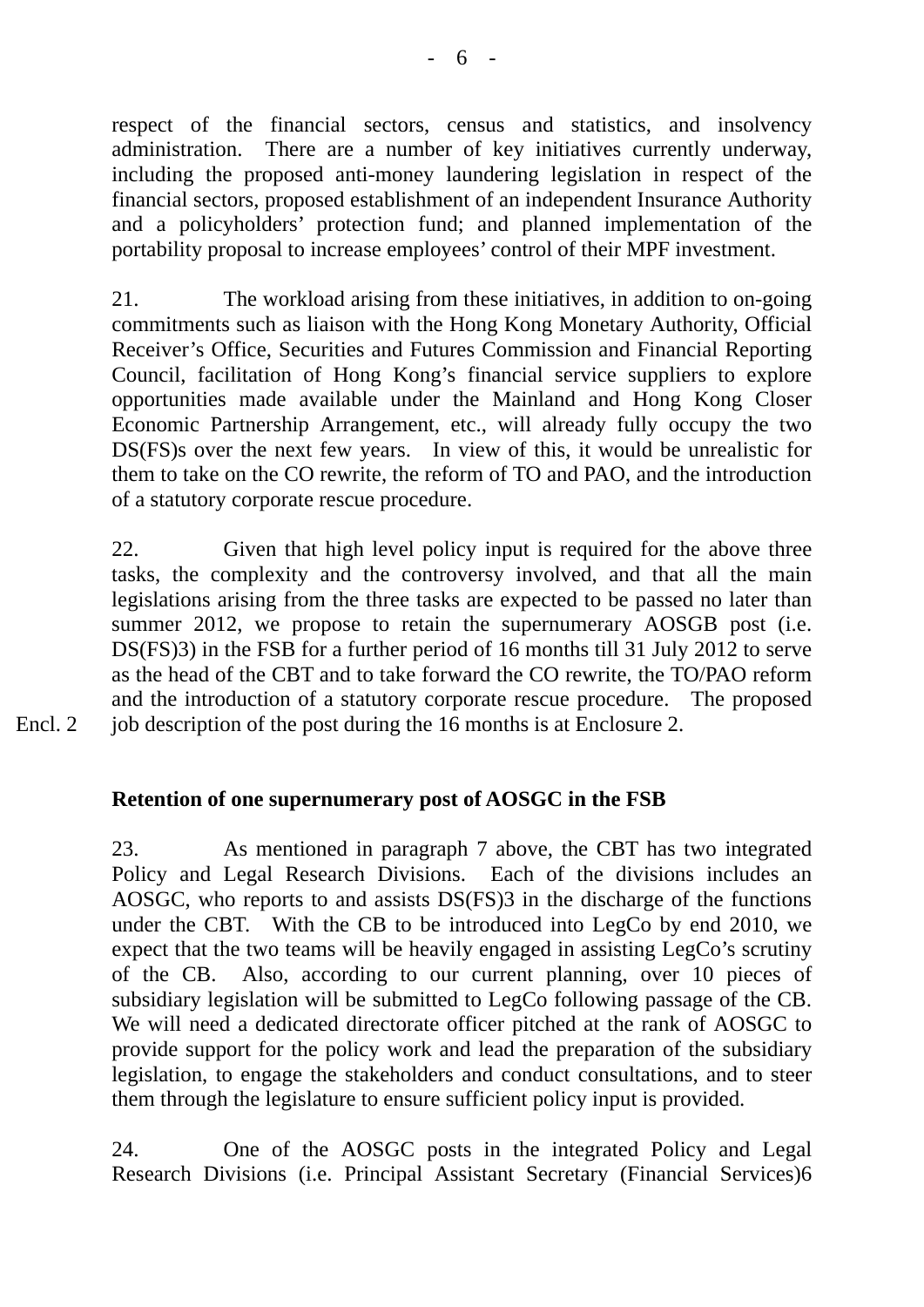("PAS(FS)6")) is a supernumerary post which will lapse on 9 October 2010. PAS(FS)6 is currently assisting DS(FS)3 with Bills Committee work for the Companies (Amendment) Bill 2010, whilst also being heavily involved in the reform of the TO and PAO mentioned in paragraphs 11 to 13 above by assisting DS(FS)3 in preparing the relevant legislative amendments for introduction into LegCo.

25. At present, there are six Principal Assistant Secretaries ("PAS(FS)s") in the FSB (excluding PAS(FS)6) overseeing different portfolios, including securities and futures, banking, insurance, accountancy, mandatory provident funds, and companies-related matters. Their existing job descriptions are set out in Enclosure 3. One of the PAS(FS)s, namely PAS(FS)4, is being partially deployed to one of the integrated Policy and Legal Research Divisions, apart from her other responsibilities covering insolvency policy and administration, accountancy sector policy and legislation, as well as legislative proposals on the corporate rescue procedure (mentioned in paragraphs 14 to 15 above), among others. Encl. 3

> 26. We have critically examined whether PAS(FS)4 or other PASs in the FSB can absorb the work of PAS(FS)6 upon its expiry. However, since the other PASs are already stretched to their limits given the workload arising from various new initiatives and numerous on-going commitments as highlighted in paragraphs 19 and 20 above, it is not viable to assign the work of PAS(FS)6 to another AOSGC in the FSB without adversely affecting the discharge of their current duties.

27. We therefore propose to retain the supernumerary AOSGC post (PAS(FS)6) for about 33 months till 30 June 2013 so that he or she can see through the preparation and passage of the subsidiary legislation and for preparing for commencing the CB after its enactment. The proposed job description of the post during the 33 months is at Enclosure 4. The organisation chart of FSB is at Enclosure 5.

Encl. 4 Encl. 5

# **Retention of one supernumerary post of DPS/non-civil service position at DL2-equivalent in the CR**

28. The legal research function in the CBT is a significant and essential part of the rewrite exercise. In this respect, the legal officers in each of the two divisions under the CBT have to be supervised by a DPS. The two DPSs report to the Registrar of Companies and DS(FS)3 in the discharge of their functions under the CBT. As mentioned in paragraph 23 above, we expect the two DPSs to be heavily involved when the CB is scrutinised by LegCo.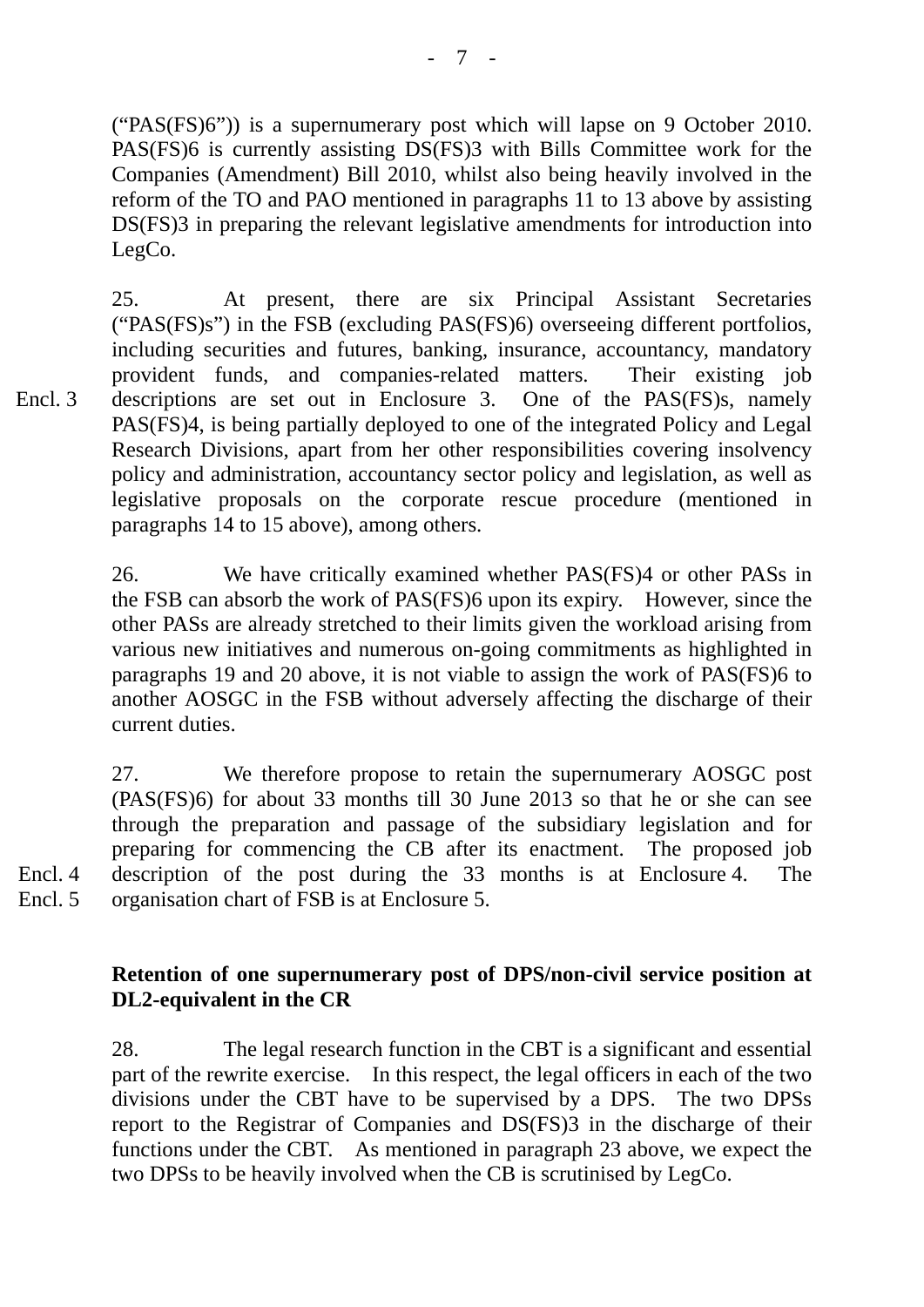29. One of the DPSs in the CBT (i.e. DPS (Company Law Reform)2) is a supernumerary post of DPS/non-civil service position at DL2-equivalent and the post will lapse on 16 October 2010. It is currently filled by a non-civil service contract staff because there was no suitable candidate within the Solicitor Grade to fill the post.

30. At present, the CR has seven directorate officers, namely the Registrar of Companies (D4), Registry Manager (D2), Business Manager at the rank of Chief Treasury Accountant (D1), Registry Solicitor at the rank of DPS (DL2), Assistant Principal Solicitor (Legal Services) (DL1), DPS (Company Law Reform)1 (DL2) and DPS (Company Law Reform)2. DPS (Company Law Reform)1, in addition to serving as the Secretary to the SCCLR, has also been redeployed to take up the DPS post in one of the divisions in the CBT.

31. The posts of the Registry Manager and Business Manager do not require legal training and are not filled by legal professionals; hence, they cannot absorb the work of DPS (Company Law Reform)2 upon its expiry.

32. As regards the Registry Solicitor and Assistant Principal Solicitor, they are responsible for giving legal support to the Registrar of Companies and the CR staff as regards the daily operation and enforcement actions of the Registry. Both officers are also responsible for providing legal advice on policy matters, issues relating to licences granted to guarantee companies, company name complaints, restoration, deregistration and striking off of companies. Given their workload, it is impossible to absorb the work of DPS (Company Law Reform)2 by the two legally trained directorate officers in CR, without adversely affecting the operation of the CR.

33. Consequently, we propose to retain the supernumerary DPS post/non-civil service position at DL2-equivalent (DPS (Company Law Reform)2) in the CBT. After critically reviewing the anticipated workload, and the need for the DPS (Company Law Reform)2 to brief relevant stakeholders after enactment of the new CB, including in particular the changes involved in the new capital regime in the CB, and to prepare guidelines, internally and externally, on the operation requirements and transitional arrangements after the CB is passed, we propose that the post be retained for about 33 months till 30 June 2013. The proposed job description of the post is at Enclosure 6. The organisation chart of CR is at Enclosure 7.

Encl. 6 Encl. 7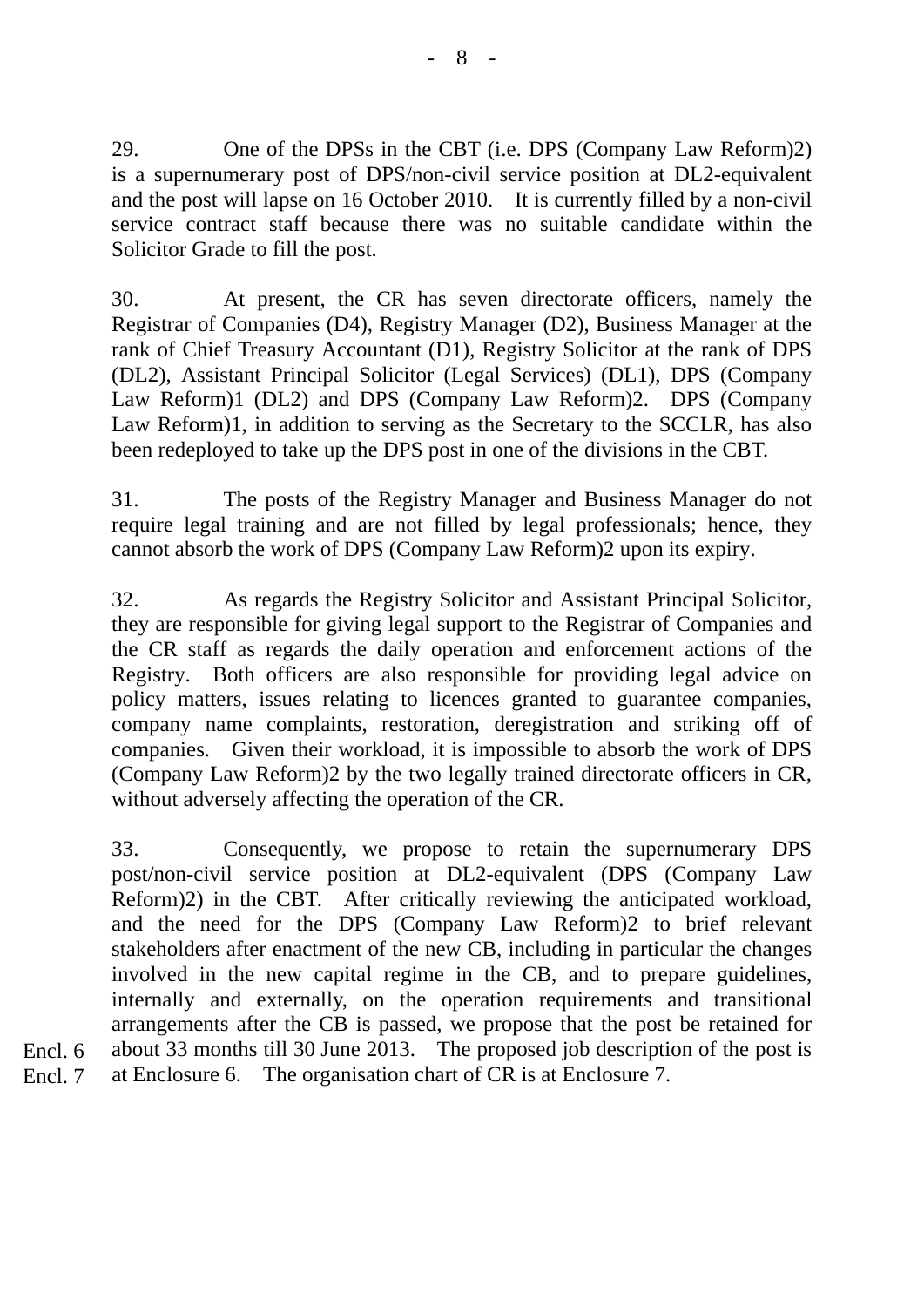#### **Non-directorate support**

34. In addition to the five directorate posts (including two which are made available through re-deployment as mentioned in paragraphs 25 and 30 above), the CBT is currently supported by eight non-directorate officers, namely two Senior Administrative Officers, three Senior Solicitors, two Solicitors and one Administrative Officer<sup>[1](#page-8-0)</sup>. Among these posts, one Senior Administrative Officer, two Senior Solicitors and one Solicitor are re-deployed from within the FSB or CR. The remaining four (i.e. one Senior Administrative Officer post, one non-civil service Senior Solicitor, one non-civil service Solicitor and one Administrative Officer post) are time-limited. In view of operational need, we have extended the terms of the non-civil service Senior Solicitor and Solicitor for  $18<sup>2</sup>$  $18<sup>2</sup>$  $18<sup>2</sup>$  and 24 months which will expire in March 2011 and September 2010 respectively.

35. We will, having regard to the actual workload and operational needs, decide whether the four time-limited posts/non-civil service positions need to be further retained. In any case, they will not be retained beyond the passage of all the subsidiary legislation (i.e. target by June 2013).

## **Financial Implications**

36. As stated in the ESC paper EC(2005-06)9, the original total estimated cost of the rewrite exercise was about \$89 million – \$91 million and the cost is being met by the CR Trading Fund. As at February 2010, the actual cost was around \$63 million and we project the total actual cost for the relevant posts<sup>[3](#page-8-2)</sup> to be around \$72 million<sup>[4](#page-8-3)</sup> which is lower than the original estimate of \$89 – \$91 million.

37. For the proposed retention of three supernumerary directorate posts, the estimated additional cost is about \$15 million. The cost is to be met by the CR Trading Fund, except for 25% of the staff cost of the AOSGB and the

<span id="page-8-0"></span><sup>-</sup><sup>1</sup> As stated in the ESC paper EC(2005-06)9, the CBT was supported by nine non-directorate officers in the beginning, with five met by re-deployment and four through creation of time-limited post/non-civil service positions. Some of these posts have lapsed and only seven are remaining currently. In addition to these posts, one Administrative Officer post was on loan from the Civil Service Bureau with effect from late June 2009 and part of its duties is related to the Companies Ordinance Rewrite. Starting from 1 April 2010, the

<span id="page-8-1"></span>time-limited post was created in FSB.<br><sup>2</sup> From the total manpower requirement perspective, the additional duration involved should just be two months since there is another Senior Solicitor post which was originally intended to be created for 36 months but it lapsed after 20 months upon the resignation of the post holder. Instead of recruiting a new Senior Solicitor, we have just retained the current Senior Solicitor for a longer period.

<span id="page-8-2"></span><sup>&</sup>lt;sup>3</sup> The posts extension mentioned in this paper is not included

<span id="page-8-3"></span><sup>&</sup>lt;sup>4</sup> The projection is based on the existing salary level and does not include any factor of salary adjustment.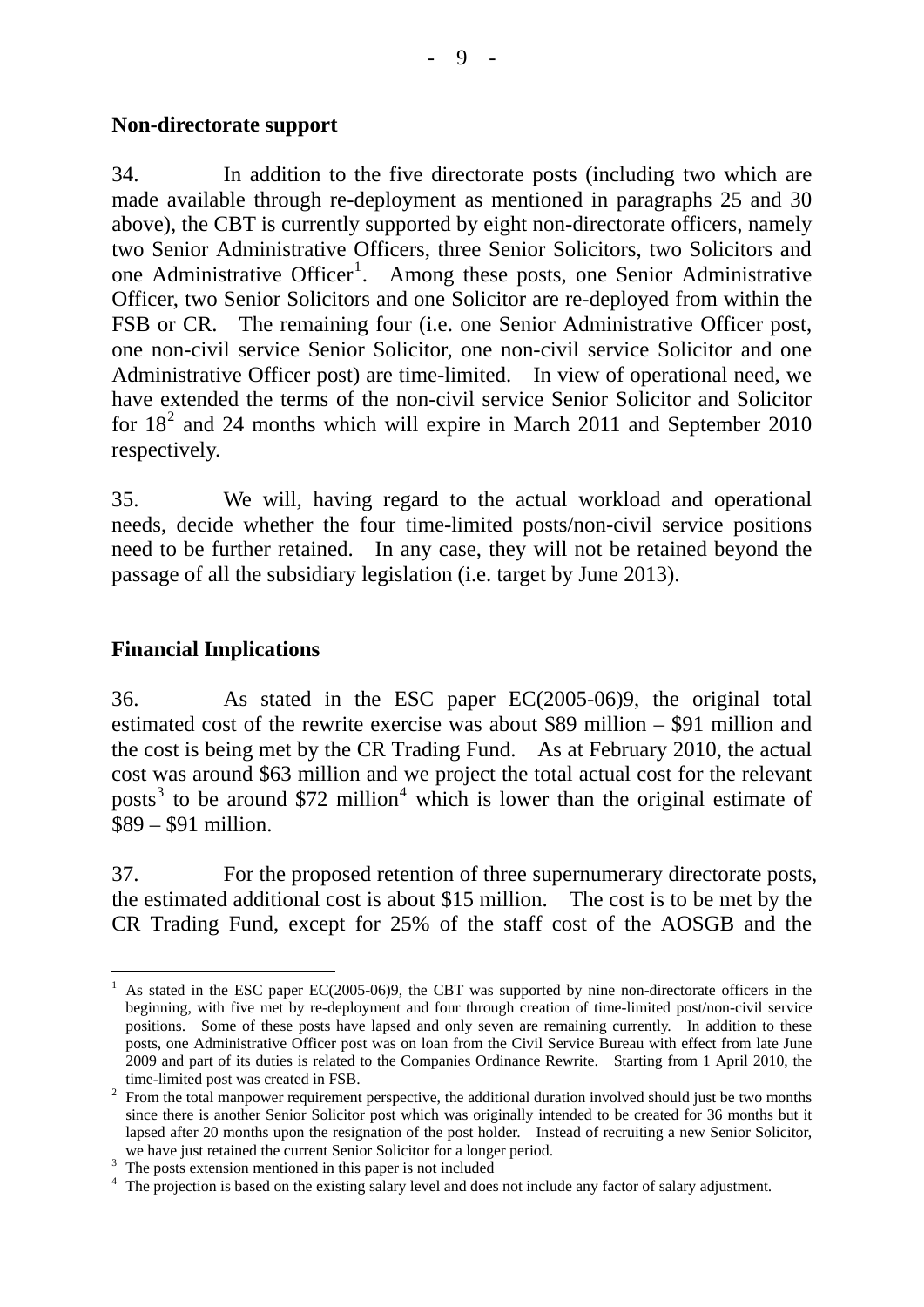AOSGC which is to be absorbed by the FSB internally. This is because part of the duties of the AOSGB and the AOSGC is not related to the rewrite of the CO and hence it is outside the ambit of the CR Trading Fund to meet this portion of the requirements. The cost for the three directorate posts to be met by the CR Trading Fund is therefore around \$13 million. A summary table on Encl. 8 directorate staffing requirements for the rewrite of the CO is at Enclosure 8.

**WAY FORWARD** 

38. We plan to submit the staffing proposals to the Establishment Subcommittee in April 2010 and to the Finance Committee in May 2010. In the meantime, we will continue to work on the CB with a view to introducing it into LegCo by the end of 2010. We will continue to keep this Panel informed of the progress of the rewrite exercise.

**Financial Services and the Treasury Bureau March 2010**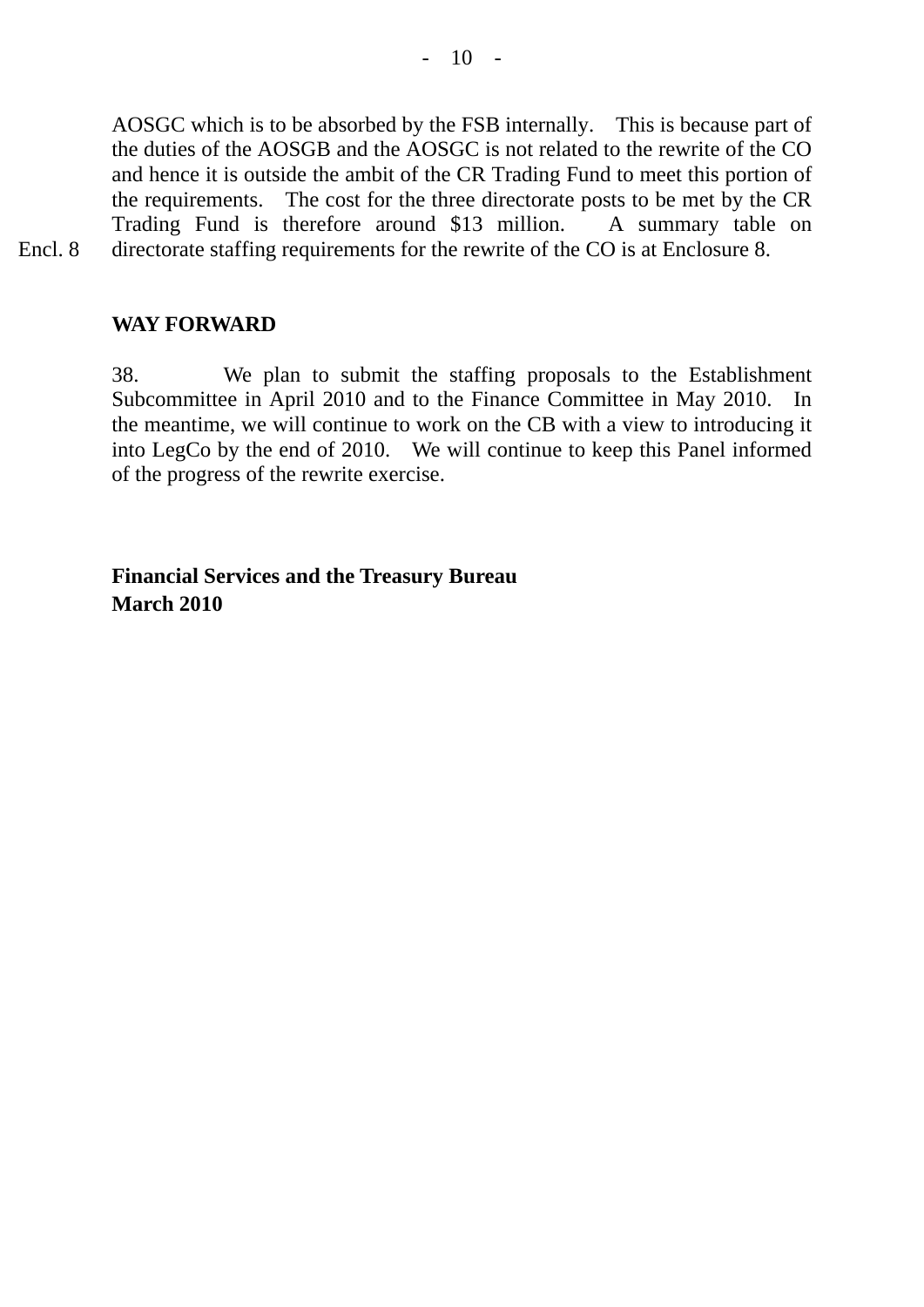

--------------------------------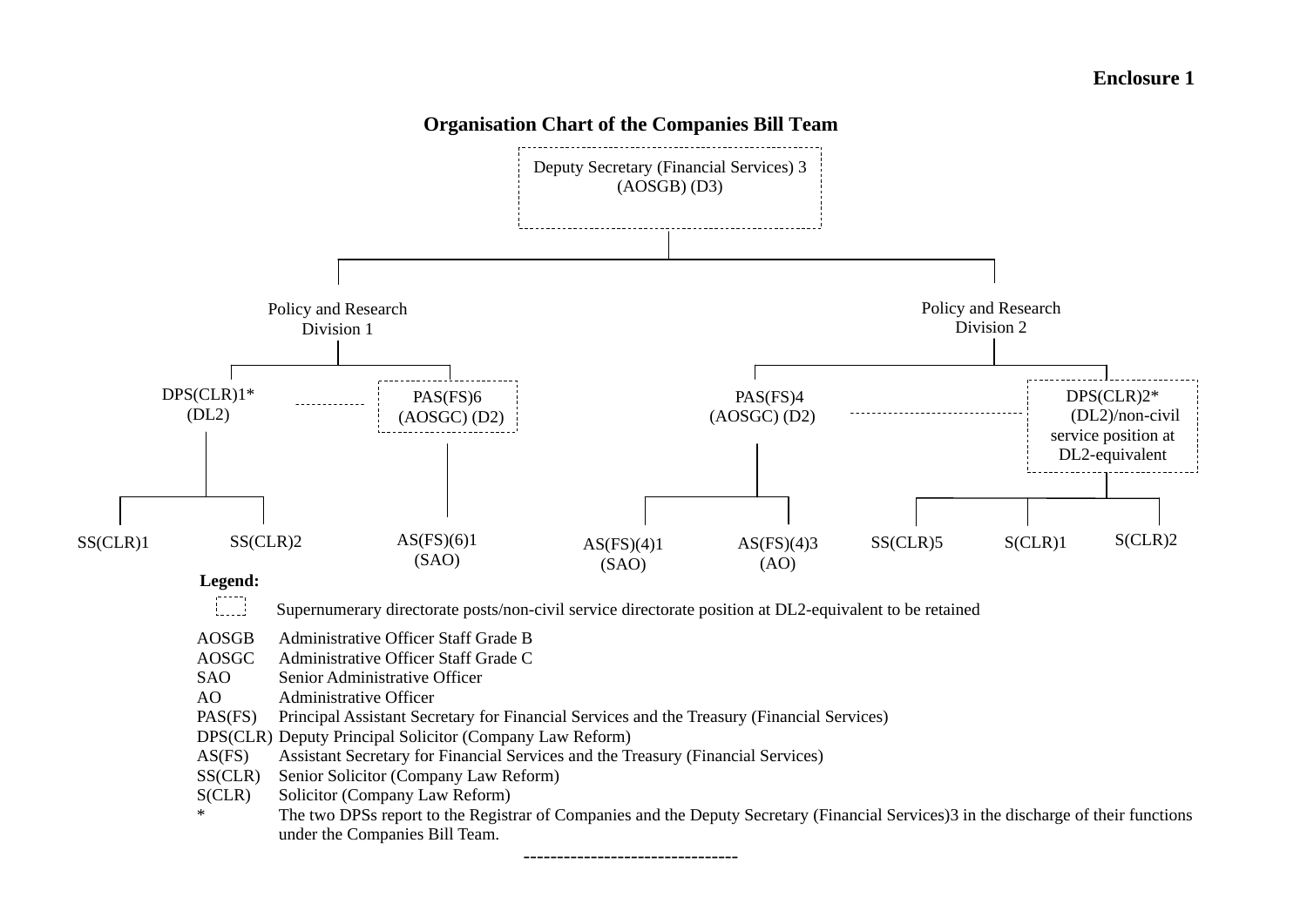#### **Proposed Job Description Deputy Secretary (Financial Services) 3**

| Rank | : Administrative Officer Staff Grade B (D3)                                                                       |
|------|-------------------------------------------------------------------------------------------------------------------|
|      | <b>Responsible to: Permanent Secretary for Financial Services and the</b><br>Treasury (Financial Services) (PSFS) |

#### **Main Duties –**

 $\overline{a}$ 

- 1. To oversee the work of the Companies Bill Team.
- 2. To lead the Administration's team in assisting the Legislative Council (LegCo) in scrutinising the Companies Bill (CB).
- 3. To lead the Administration's team in assisting the LegCo in scrutinising the Trust Law (Miscellaneous Amendments) Bill [Note](#page-11-0).
- 4. To finalise corporate rescue legislative proposals and lead the Administration's team in assisting the LegCo in scrutinising the Corporate Rescue Bill [Note](#page-11-1).
- 5. To provide policy input to matters that arise during the scrutiny of the CB, the Trust Law (Miscellaneous Amendments) Bill and the Corporate Rescue Bill by the LegCo.
- 6. To co-ordinate efforts among various government bureaux and departments, regulators, professional bodies and other key stakeholders in assisting the LegCo in scrutinising the CB, the Trust Law (Miscellaneous Amendments) Bill and the Corporate Rescue Bill.
- 7. To undertake any other tasks as assigned by PSFS.

----------------------------------

<span id="page-11-1"></span><span id="page-11-0"></span>Note The title of the Bill is only tentative and may be subject to change.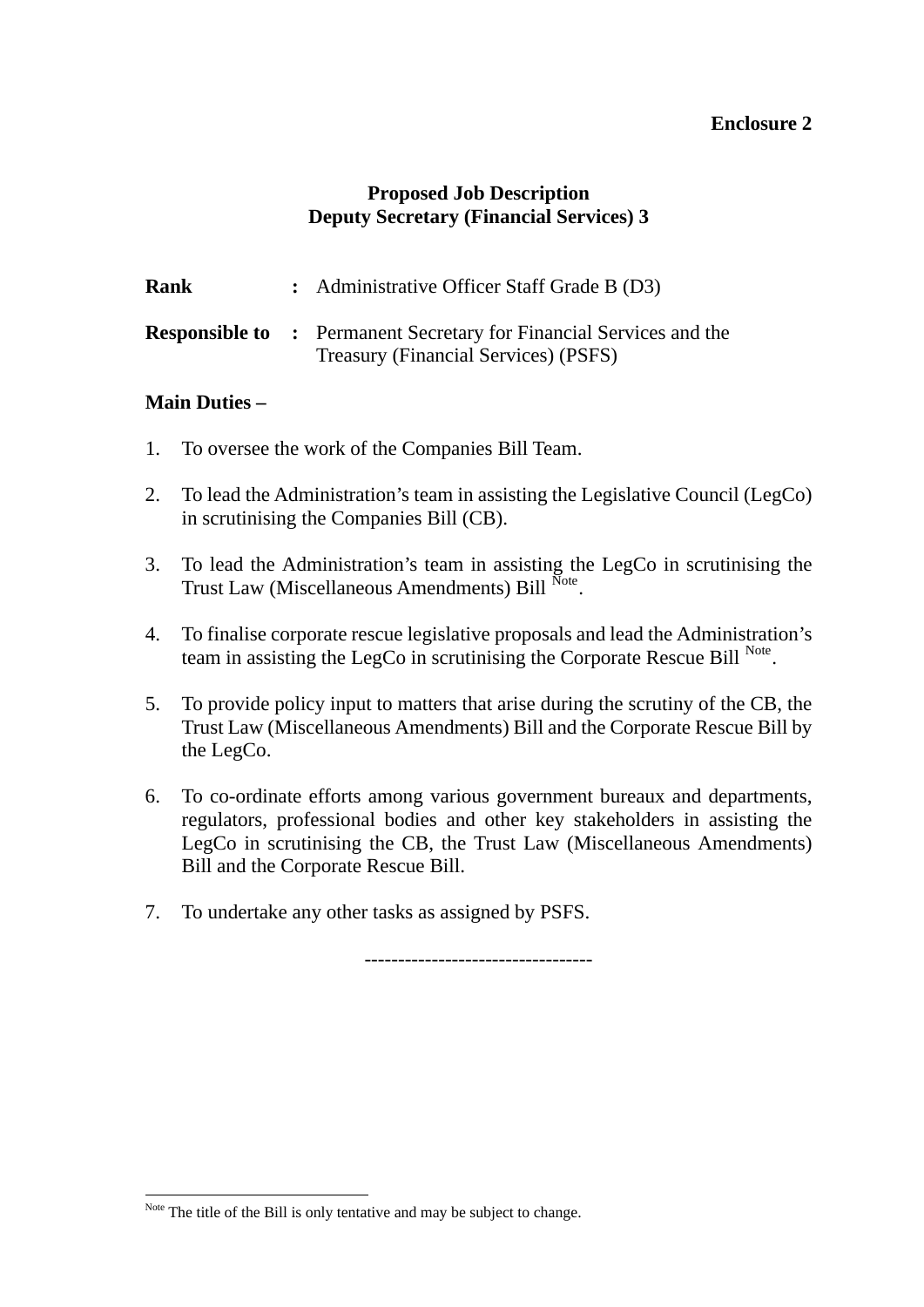#### **Duties and Responsibilities of the Existing Principal Assistant Secretaries (Financial Services) (PAS(FS)s)**

PAS(FS)1 is responsible for policy and matters relating to investor protection of the securities and futures markets. In addition, he/she provides policy input on supervision of intermediaries and of market operation, and deals with the housekeeping matters of the Securities and Futures Commission (SFC). He/She also co-ordinates the operation of the Securities and Futures Appeals Tribunal and the Market Misconduct Tribunal. He/she provides the secretariat support for the Process Review Panel (PRP) for SFC, and co-ordinates among the financial regulators on risk management matters.

2. PAS(FS)2 is responsible for listing related matters and liaison with the Hong Kong Exchanges and Clearing Limited. He/She is working on the proposed statutory disclosure requirements for price sensitive information of listed corporations, and the legislative proposals to transfer the offering regime for debentures in the form of structured products from the Companies Ordinance to the Securities and Futures Ordinance. He/She also oversees the development of commodities market in Hong Kong, and coordinates matters relating to financial co-operation with the Mainland, including implementation of the Mainland/Hong Kong Closer Economic Partnership Arrangement in the financial services sector.

3. PAS(FS)3 oversees policy and legislative matters over the insurance sector, the Mandatory Provident Fund (MPF) Schemes and the Occupational Retirement Schemes. The major projects coming on stream include the proposed establishment of an independent Insurance Authority and a policyholders' protection fund; and planned implementation of the portability proposal to increase employees' control of their MPF investment. He/she is also responsible for housekeeping matters of the Census and Statistics Department and providing support to the Council of Financial Regulators. Moreover, he/she is the secretary to the Advisory Committee on Human Resources Development in the Financial Services Sector.

4. PAS(FS)4 is partially deployed to one of the divisions in the Companies Bill Team to assist DS(FS)3 in taking forward the rewrite of the Companies Ordinance and corporate rescue review. Apart from those duties, he/she also assists DS(FS)2 in handling insolvency policy and administration, accounting sector policy and legislation and corporate governance of unlisted companies. He/She deals with housekeeping matters of the Official Receiver's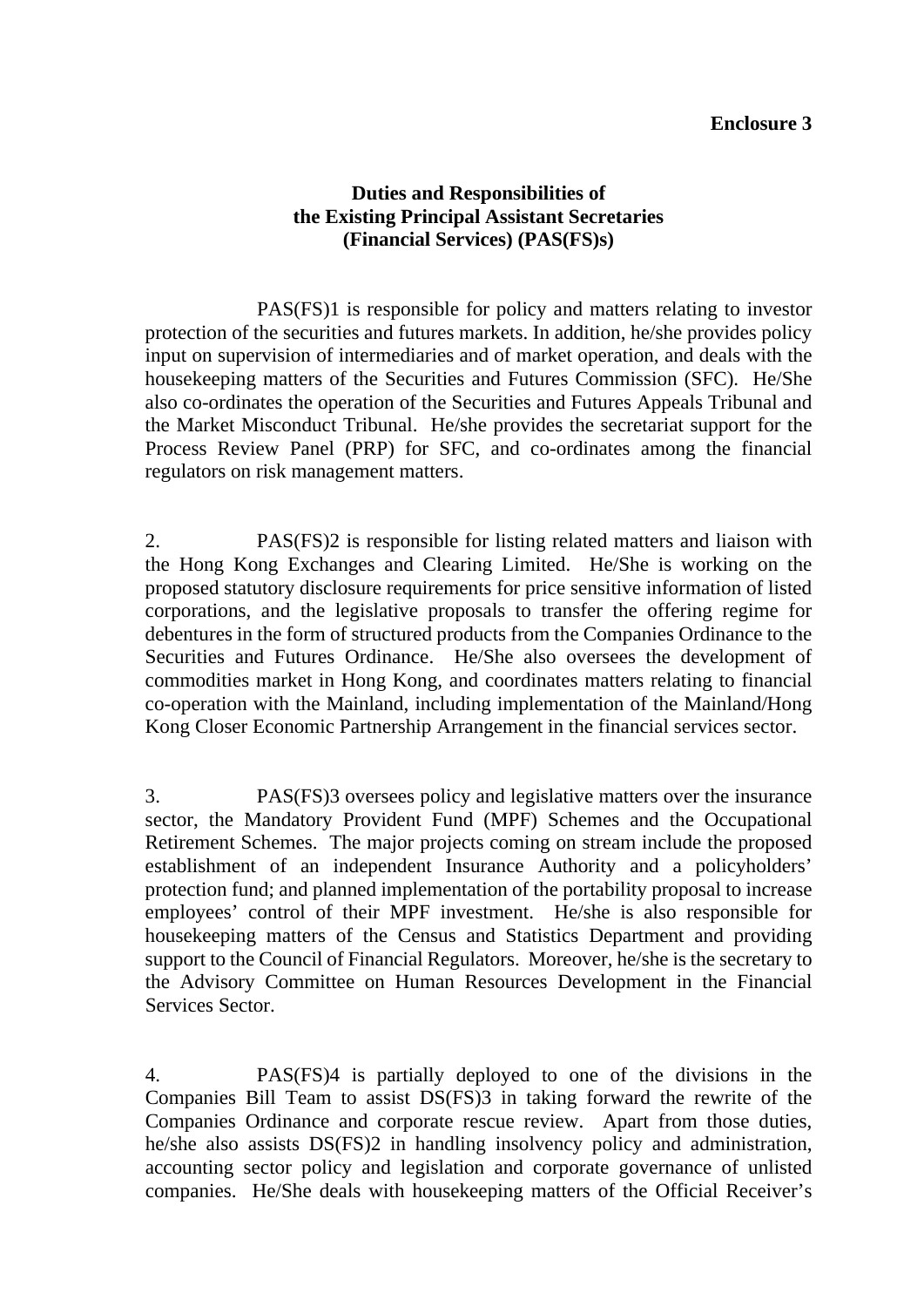Office and the Financial Reporting Council (FRC), and oversees the secretariat support for the PRP for FRC.

5. PAS(FS)5 is responsible for the review and maintenance of Banking Ordinance, and liaison with the Hong Kong Monetary Authority on banking, monetary and other related issues. He/She oversees policy matters and legislation concerning the Deposit Protection Scheme as well as those relating to bond market development, Islamic finance, and Renminbi business in Hong Kong. In addition, he/she co-ordinates input from financial services perspective in connection with Hong Kong's participation in relevant international and regional forums, including G20, Financial Stability Board, International Monetary Fund, Asia-Pacific Economic Cooperation, Asian Development Bank, and Organisation for Economic Co-operation and Development.

6. PAS(FS)7 serves as the Secretary to the Central Coordinating Committee on Anti-Money Laundering and Counter Financing of Terrorism chaired by the Financial Secretary. He/She coordinates the proposed anti-money laundering (AML) legislation in respect of the financial sectors to address the deficiencies identified in the Financial Action Task Force (FATF) mutual evaluation conducted in 2007. He/She also acts as the coordinator and liaison contact for Hong Kong's participation in and inputs to the discussions of the FATF and other international forums on AML/Counter Financing of Terrorism (CFT). In addition, he/she assists in overseeing the implementation of AML/CFT policies in Hong Kong.

**----------------------------------------**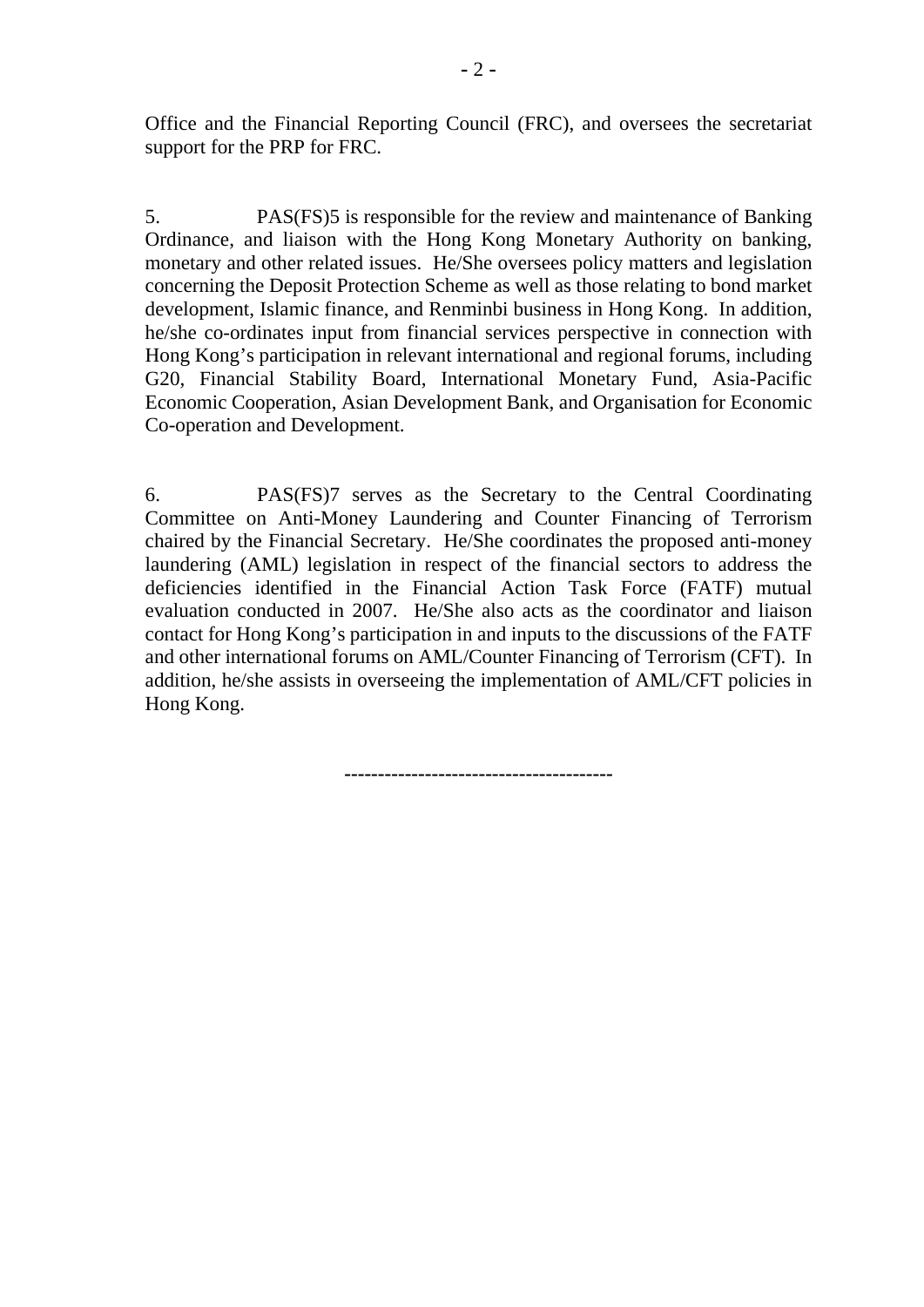#### **Proposed Job Description Principal Assistant Secretary (Financial Services) 6**

**Rank** : Administrative Officer Staff Grade C (D2)

**Responsible to :** Deputy Secretary (Financial Services) 3 (DS(FS)3)

#### **Main Duties –**

- 1. To deal with policy matters relating to the rewrite of the Companies Ordinance.
- 2. To prepare draft Companies Bill (CB) submissions to the Executive Council (ExCo) and Legislative Council (LegCo), etc.
- 3. To assist the LegCo in scrutinising the CB.
- 4. To prepare draft drafting instructions for the subsidiary legislation to be made under the CB and submissions to the ExCo and LegCo, and to oversee planning for implementation.
- 5. To prepare draft drafting instructions for the Trust Law (Miscellaneous Amendments) Bill  $^{Note}$  $^{Note}$  $^{Note}$  and submissions to the ExCo and LegCo, etc.
- 6. To assist the LegCo in scrutinising the Trust Law (Miscellaneous Amendments) Bill.
- 7. To deal with housekeeping matters of the Companies Registry.
- 8. To undertake any other tasks as assigned by DS(FS)3.

--------------------------------------

<span id="page-14-0"></span> $\overline{a}$ Note The title of the Bill is only tentative and may be subject to change.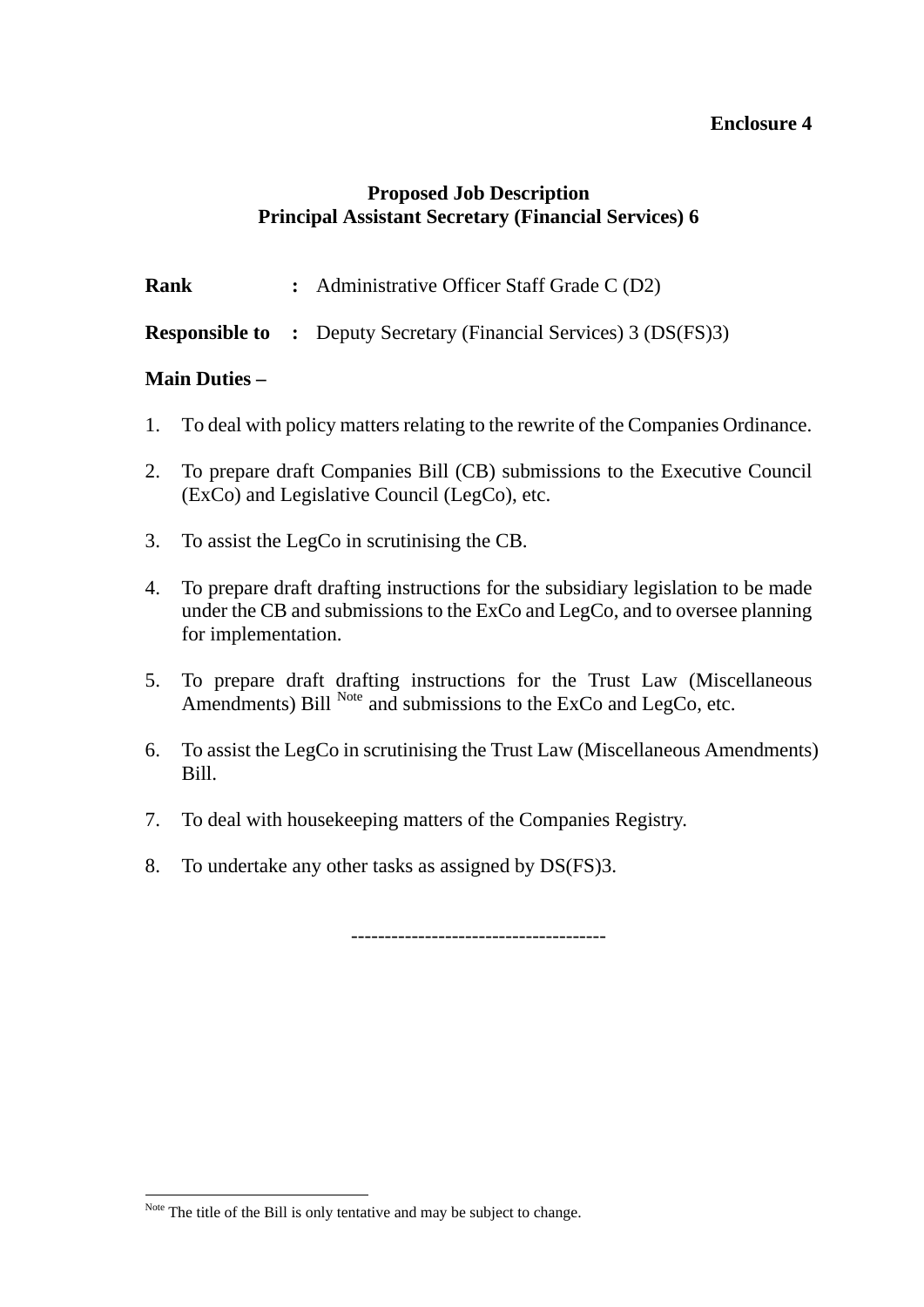#### **Organisation Chart of the Financial Services and the Treasury Bureau (Financial Services Branch)**



#### **Legend:**

 $\mathbb{C}$ Supernumerary directorate posts to be retained

AOSGA1 Administrative Officer Staff Grade A1

AOSGB1 Administrative Officer Staff Grade B1

AOSGB Administrative Officer Staff Grade B

AOSGC Administrative Officer Staff Grade C

PAS(FS) Principal Assistant Secretary for Financial Services and the Treasury (Financial Services)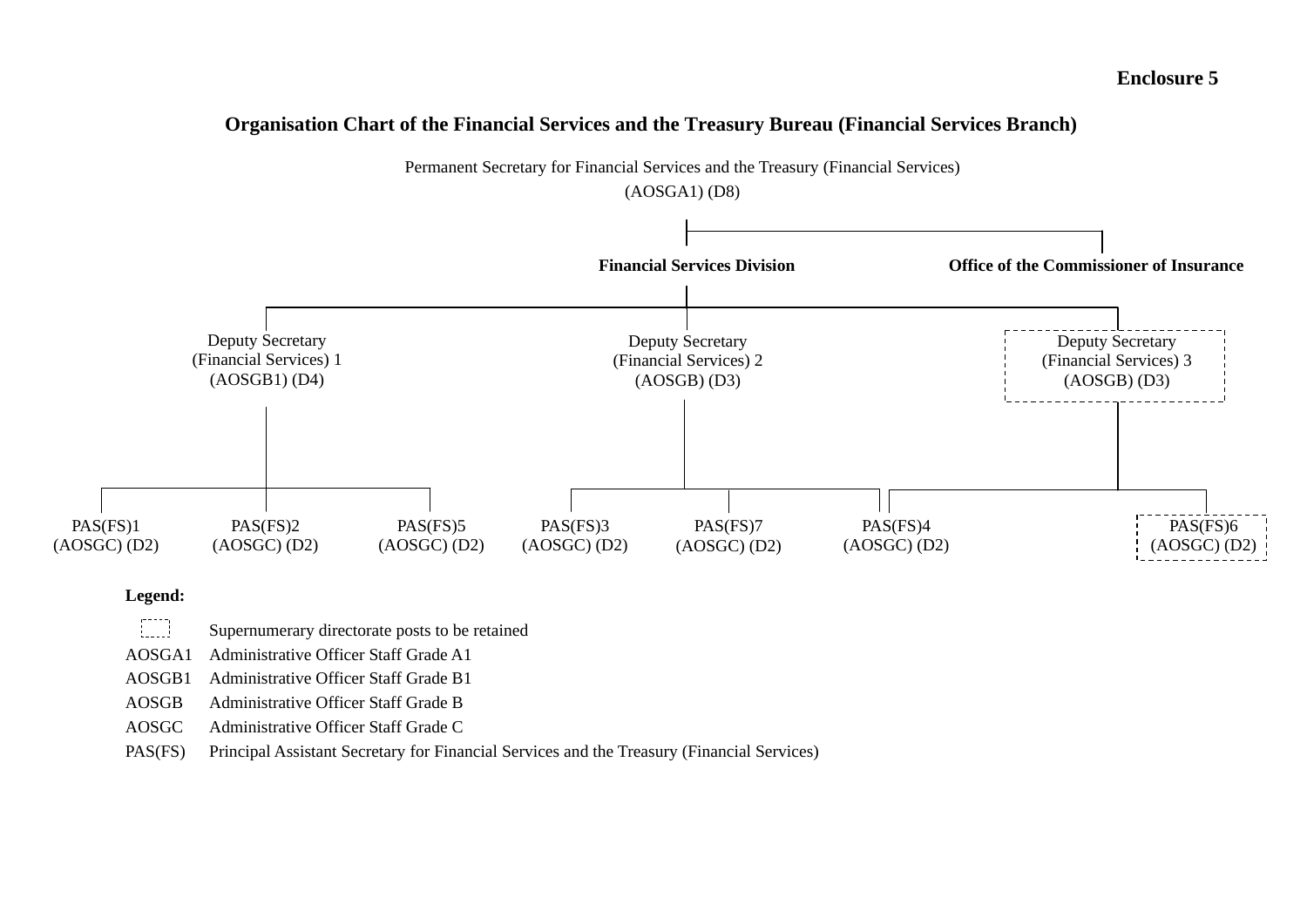## **Proposed Job Description Deputy Principal Solicitor (Company Law Reform)2**

- **Rank :** Deputy Principal Solicitor (DL2)/non-civil service position at DL2-equivalent
- **Responsible to: Registrar of Companies (R of C) and Deputy Secretary** (Financial Services) 3 (DS(FS)3) in the discharge of his/her functions under the Companies Bill Team

#### **Main Duties –**

- 1. To conduct legal research into matters arising from the rewrite of the Companies Ordinance.
- 2. To provide legal input and support to Principal Assistant Secretary (Financial Services) 4 and 6 regarding the drafting of the Companies Bill (CB), the liaison with other parties, etc.
- 3. To provide legal support for discussion of any matter relating to the CB by Executive Council and Legislative Council, etc.
- 4. To brief stakeholders on issues relating to the new CB before and after its passage.
- 5. To formulate guidelines, internally and externally, on the operation requirements and transitional arrangements after the passage of the CB.
- 6. To provide legal input and support to Principal Assistant Secretary (Financial Services) 4 and 6 regarding the drafting of subsidiary legislation.
- 7. To undertake any other tasks as may be assigned by the R of C or DS(FS)3.

--------------------------------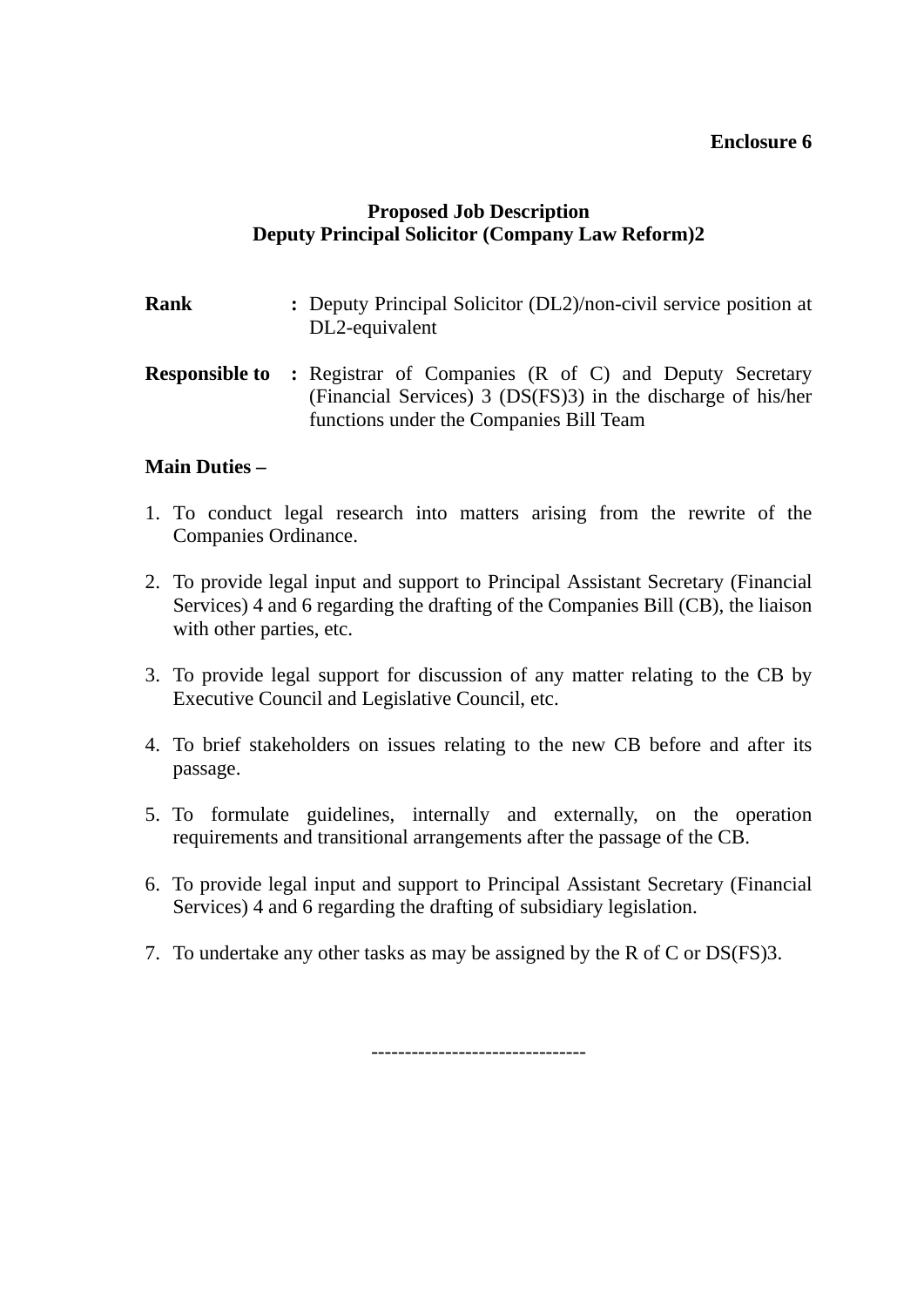# **Organisation Chart of the Companies Registry**



# **Legend:**

| المحملة   | Supernumerary directorate post/non-civil service position at DL2-equivalent to be retained |
|-----------|--------------------------------------------------------------------------------------------|
| RM        | Registry Manager                                                                           |
| BM        | <b>Business Manager</b>                                                                    |
| <b>RS</b> | <b>Registry Solicitor</b>                                                                  |

- DPS(CLR) Deputy Principal Solicitor (Company Law Reform)
- APS Assistant Principal Solicitor